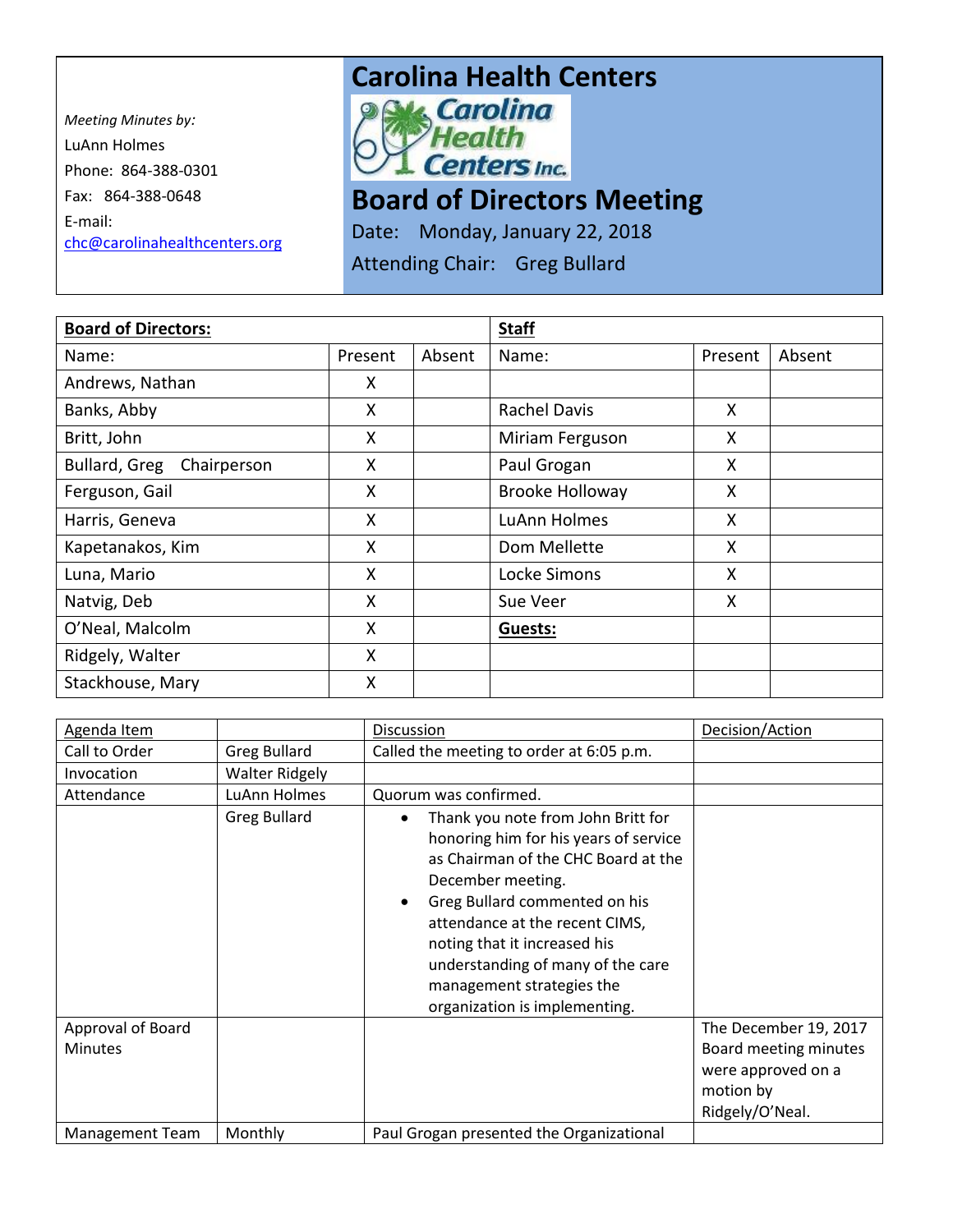| Reports | Organizational          | Performance Report for December noting          |                        |
|---------|-------------------------|-------------------------------------------------|------------------------|
|         | Performance             | that CHC is continuing to have a strong year.   |                        |
|         | Report - Paul           | Items noted:                                    |                        |
|         | Grogan                  | Encounters were up over last year.<br>$\bullet$ |                        |
|         |                         | Family Practice encounters for the              |                        |
|         |                         | year were slightly under last year.             |                        |
|         |                         | Pediatric encounters were slightly              |                        |
|         |                         | above last year.                                |                        |
|         |                         | Average Visits Per Day and Shifts               |                        |
|         |                         | Worked decreased although the                   |                        |
|         |                         |                                                 |                        |
|         |                         | number is still higher than other               |                        |
|         |                         | community health centers. The                   |                        |
|         |                         | average across the country is 13                |                        |
|         |                         | visits per day.                                 |                        |
|         |                         | December was another good month                 |                        |
|         |                         | for collections.                                |                        |
|         |                         | Continued growth in the Pharmacies              |                        |
|         |                         | for prescriptions filled.                       |                        |
|         |                         | \$125,074 Gain in December                      |                        |
|         |                         | Even though December was a three                |                        |
|         |                         | pay-period month, which can result              |                        |
|         |                         | in a loss, this year there was not a            |                        |
|         |                         | negative impact to operating cash.              |                        |
|         |                         | A copy of the presentation and the              |                        |
|         |                         | supporting documents will be retained with      |                        |
|         |                         | the official copy of the minutes and are        |                        |
|         |                         | available to board members                      |                        |
|         | Monthly Report of       | Dr. Simons presented a summary of the           | Motion to grant full   |
|         | <b>Quality Measures</b> | organization's performance in achieving the     | privileges by          |
|         | - Dr. Locke             | quality measures.                               | Britt/Ridgely approved |
|         | Simons                  |                                                 | by unanimous vote.     |
|         |                         | Dr. Locke Simons attested to the verification   |                        |
|         |                         |                                                 |                        |
|         |                         | of credentials and requested full privileges    |                        |
|         |                         | for Tommy Scott Whitehead, PA to work as        |                        |
|         |                         | LC4 resource pool.                              |                        |
|         |                         |                                                 |                        |
|         |                         | A copy of Dr. Simons' presentation will be      |                        |
|         |                         | retained with the official copy of the          |                        |
|         |                         | minutes and are available to board members      |                        |
|         |                         | on the board portal.                            |                        |
|         | Quarterly               | Dr. Dom Mellette provided a quarterly           |                        |
|         | Department of           | pharmacy report beginning with a summary        |                        |
|         | <b>Pharmacy Report</b>  | of the 340B Summit held this past Saturday      |                        |
|         | - Dr. Dom               | 1/13/18. This was a mandatory training for      |                        |
|         | Mellette                | all pharmacists and members of the              |                        |
|         |                         | leadership team. It was a very productive       |                        |
|         |                         | workshop and set the stage for policy and       |                        |
|         |                         | procedure improvements to enhance               |                        |
|         |                         | compliance. Auditors from BKD, an               |                        |
|         |                         | accounting firm that specializes in 3400B       |                        |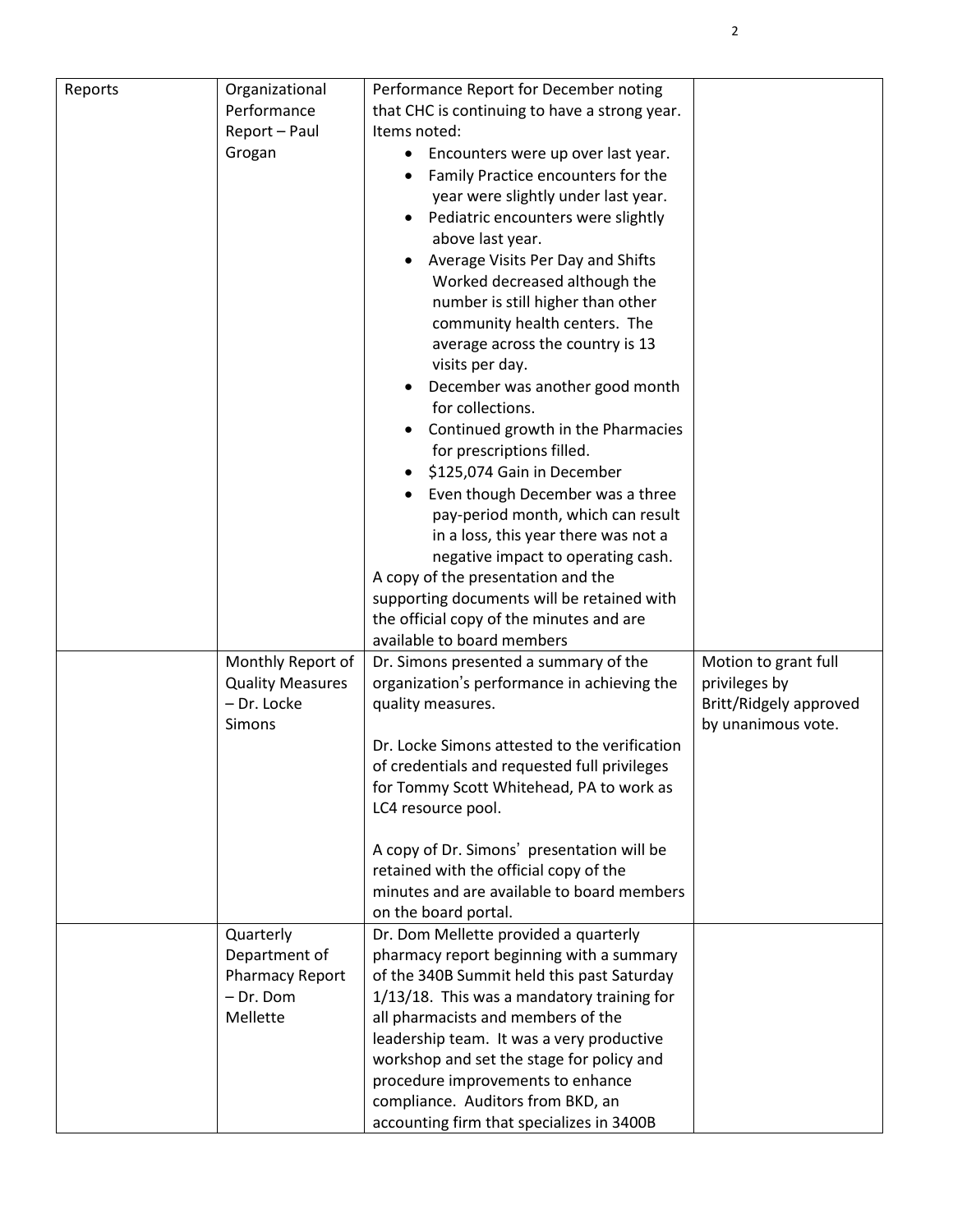|                          |                                                               | audits attended the training and were able<br>to provide valuable input.<br>340B Summit: The Basics and Beyond<br>Program Framework - The history of<br>340B<br><b>Compliance Requirements</b><br>Auditing<br>Current legislative/regulatory issues<br>relating to 340B<br>Chris Christian, newly hired Financial Analyst<br>and 340B Program Compliance Manager<br>summarized the information after the<br>summit in order for staff to have<br>information on what they need to focus on.<br>Recruiting efforts are underway for vacant<br>pharmacist positions.<br>The Pharmacy Dashboard will be posted on<br>the board portal for board members. |                          |
|--------------------------|---------------------------------------------------------------|-------------------------------------------------------------------------------------------------------------------------------------------------------------------------------------------------------------------------------------------------------------------------------------------------------------------------------------------------------------------------------------------------------------------------------------------------------------------------------------------------------------------------------------------------------------------------------------------------------------------------------------------------------|--------------------------|
|                          |                                                               |                                                                                                                                                                                                                                                                                                                                                                                                                                                                                                                                                                                                                                                       |                          |
|                          | Quarterly<br><b>Operations Report</b><br>- Miriam<br>Ferguson | Miriam Ferguson gave the Operations,<br>Technology and Facilities quarterly report.<br>Copies of the report are retained with the<br>official board minutes and are available on<br>the board portal.                                                                                                                                                                                                                                                                                                                                                                                                                                                 |                          |
|                          | Monthly                                                       |                                                                                                                                                                                                                                                                                                                                                                                                                                                                                                                                                                                                                                                       |                          |
|                          | President's Report<br>- Sue Veer                              | Sue Veer presented a slide with<br>December/January priorities in lieu of a<br>written President's report.<br>Copies are retained with the official board<br>reports.                                                                                                                                                                                                                                                                                                                                                                                                                                                                                 |                          |
|                          | Monthly Early<br>Childhood<br>Services<br>Dashboard           | Board members requested more frequent<br>Reporting from Early Childhood Services,<br>possibly quarterly. An overview with audits<br>of the different programs managed under<br>this Department would be helpful. Sue<br>announced that the Department was being<br>incorporated into the Department of<br>Pediatrics with the Director reporting to Dr.<br>Chuck Whitley, Director of Pediatrics. This<br>will ensure that Early Childhood Services is<br>included at the table in departmental<br>meetings.                                                                                                                                          |                          |
| <b>Committee Reports</b> | Executive<br>Committee                                        | No report.                                                                                                                                                                                                                                                                                                                                                                                                                                                                                                                                                                                                                                            |                          |
|                          | Finance                                                       | The Finance Committee brought 3                                                                                                                                                                                                                                                                                                                                                                                                                                                                                                                                                                                                                       | The Finance Committee    |
|                          | Committee -                                                   | recommendations to the board.                                                                                                                                                                                                                                                                                                                                                                                                                                                                                                                                                                                                                         | is recommending that     |
|                          | <b>Walter Ridgely</b>                                         | HRSA has issue with Pricing for<br>1)                                                                                                                                                                                                                                                                                                                                                                                                                                                                                                                                                                                                                 | Levels B, C, and D Copay |

3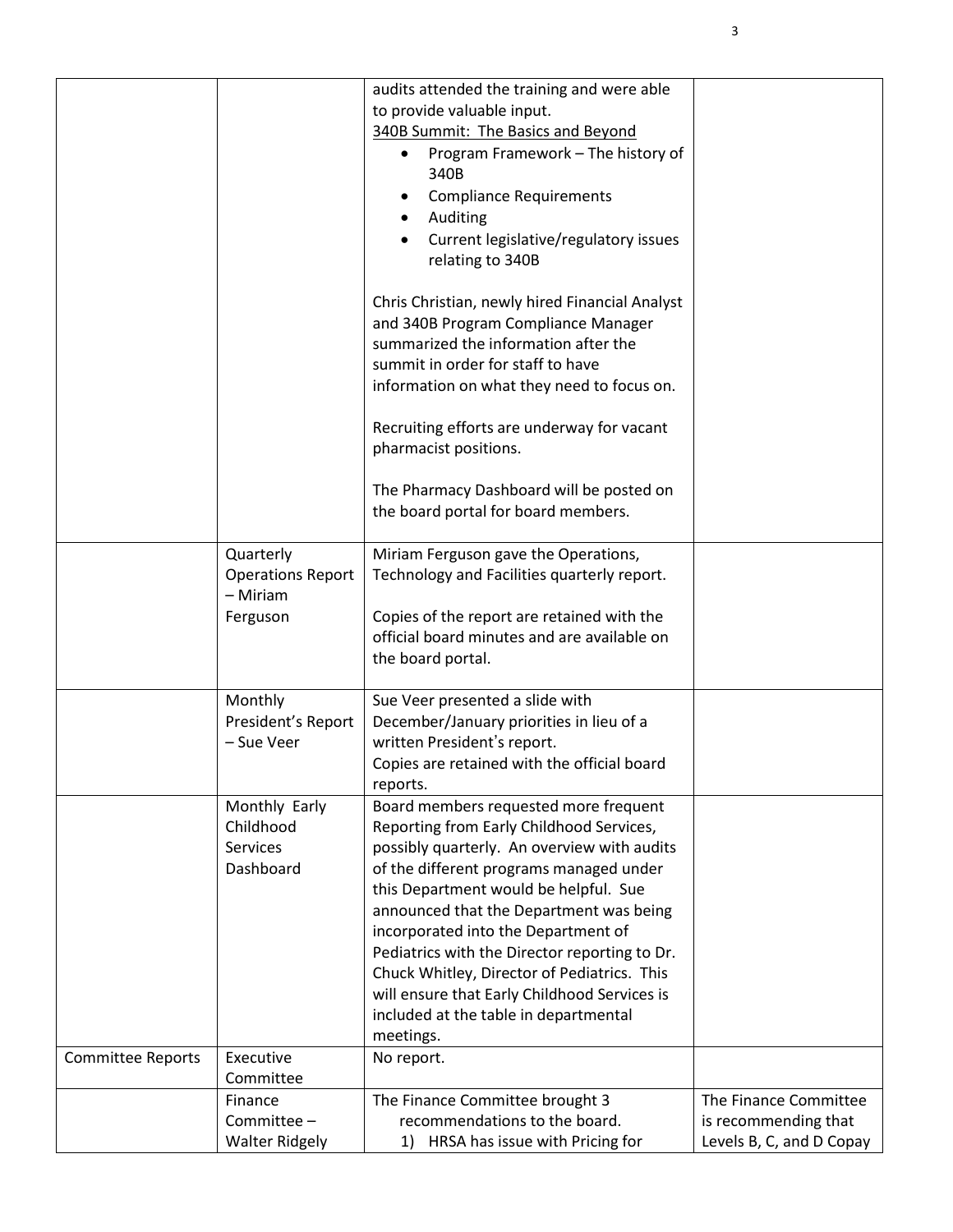|                          |                            | Sliding Fee Scale on Dental Visits.          | amounts be raised to         |
|--------------------------|----------------------------|----------------------------------------------|------------------------------|
|                          |                            |                                              |                              |
|                          |                            | Level A is 100% below poverty level          | \$35. Unanimously            |
|                          |                            | and has a \$30 Copay. Levels B, C,           | approved.                    |
|                          |                            | and D also have a \$30 Copay.                |                              |
|                          |                            | 2) Medicare - Underpricing of Services.      | Recommendation to            |
|                          |                            | Fees are currently at 185%. Finance          | Raise the fee structure      |
|                          |                            | Committee recommending 190% to               | to 190%. Unanimously         |
|                          |                            | cover our costs.                             | approved.                    |
|                          |                            | 3) Signature Authority - Paul will email     |                              |
|                          |                            | this recommendation out to board             |                              |
|                          |                            | members before the next meeting in           |                              |
|                          |                            | order that they will have time to            |                              |
|                          |                            | look over it before it is voted on.          |                              |
|                          | Development                | The Board Development Committee will be      |                              |
|                          | Committee -                | meeting with a possible board candidate      |                              |
|                          |                            |                                              |                              |
|                          | Malcolm O'Neal             | from Abbeville County, Mr. Edward Earl       |                              |
|                          |                            | Wright. Mr. Wright is a patient at Calhoun   |                              |
|                          |                            | Falls Family Practice and has been           |                              |
|                          |                            | recommended as a candidate to the board      |                              |
|                          |                            | by staff.                                    |                              |
|                          | <b>Strategic Planning</b>  | A handout of The Management Team             |                              |
|                          | Committee -                | Recommendations to the Board of Directors    |                              |
|                          | Deborah Natvig             | for the 2018-21 Strategic Plan was           |                              |
|                          |                            | presented. An addition to the plan under     |                              |
|                          |                            | Goal # 5:                                    |                              |
|                          |                            | A Strategic analysis will be done 1st        |                              |
|                          |                            | to evaluate Contract pharmacy                |                              |
|                          |                            | services.                                    |                              |
| <b>Discussion Action</b> |                            |                                              |                              |
| <b>Items</b>             |                            |                                              |                              |
|                          | Grassroots                 | Included in the President's Report.          |                              |
| <b>Standing Agenda</b>   |                            |                                              |                              |
| Items                    | <b>Advocacy Report</b>     |                                              |                              |
| <b>Old Business</b>      |                            | None                                         |                              |
|                          |                            |                                              |                              |
| <b>New Business</b>      | 2018 Calendar              | This plan was emailed to Board Members.      |                              |
|                          | and Operating              | Sue will add to that plan that quarterly     |                              |
|                          | Plan                       | reports be given from Early Childhood        |                              |
|                          |                            | Services.                                    |                              |
|                          | Presentation re:           | Sue Veer and Board Chair Greg Bullard have   |                              |
|                          | <b>Board of Directors</b>  | visited some of the sites. The April         |                              |
|                          | for April 10 <sup>th</sup> | corporate-wide staff meeting will include a  |                              |
|                          | Corporate Staff            | presentation of the board members roles      |                              |
|                          | Meeting                    | and responsibilities. Board members who      |                              |
|                          |                            | would like to attend are welcome. The        |                              |
|                          |                            | meeting is scheduled for Tuesday, April 100, |                              |
|                          |                            | 2018 at Northside Baptist Church.            |                              |
| <b>Executive Session</b> |                            | Review of 990.                               | Motion to go into            |
|                          |                            |                                              | <b>Executive Session was</b> |
|                          |                            |                                              | made by Britt/O'Neal.        |
|                          |                            |                                              |                              |
|                          |                            |                                              |                              |
|                          |                            |                                              | Motion to come out of        |

4